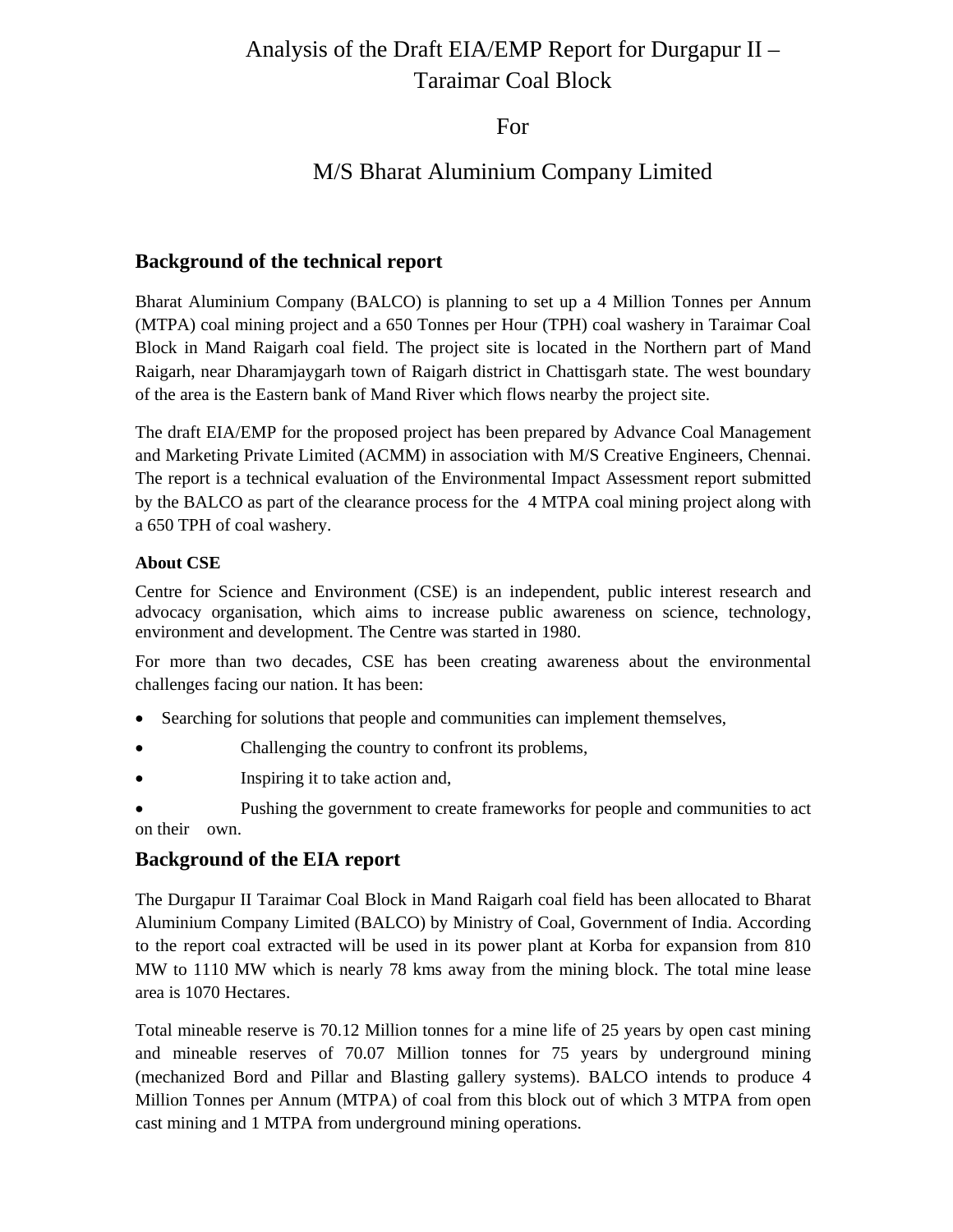The total project area of the Durgapur II Taraimar coal block is 1070 Ha out of which 1020.66 Ha are for mining and the remaining are for other facilities such as green belt, infrastructure etc. Apart from this 625 Ha of land is required for setting up of Merry Go Round system for transportation of coal. The minimum and maximum depths of opencast mine will be 62 m and 185 m respectively.

**The proposed project also proposes to install a coal washery of 4 million tonnes per annum in the ML area. According to the EIA notification 2006, "***If coal washeries is located within mining area the proposal shall be appraised together with the mining proposal*," It clearly indicates that along with the mine clearance, the proposal for coal washery will be given environmental clearance.

## **Salient features of the project**

Land Use Pattern: The land utilization for the area (page A 3) gives details of the land for mining operations. The break up details are as follows; mine area 1020.66 Ha (95.4%), environment 16.20 Ha (1.5%), coal washery, infrastructure and others 16.50 Ha (1.54%) and green belt as 16.64 Ha (1.55%). The report doesn't describe what kind of environment would lie in the mine area since environment in itself is a very broad term. The report says that 16.64 Ha of land is allotted for the green belt which is a mere 1.55% and against EIA Notification 2006 which prescribes at least 33% of land around such operations to be covered by trees or greenery.

| S.No.                       | Land Break up for mining<br>operations     | Area<br>(Hectares) |
|-----------------------------|--------------------------------------------|--------------------|
|                             | Mine area                                  | 1020.66            |
| $\mathcal{D}_{\mathcal{A}}$ | Environment                                | 16.20              |
| 3.                          | Coal washery, infrastructure<br>and others | 16.50              |
|                             | Green Belt etc                             | 16.64              |
|                             | Total                                      | 1070.00 Ha         |

 **Table 1. Information provided by the EIA report (page A 3)** 

In the next page (page  $A$  4) the break up details of the land is again given as follows: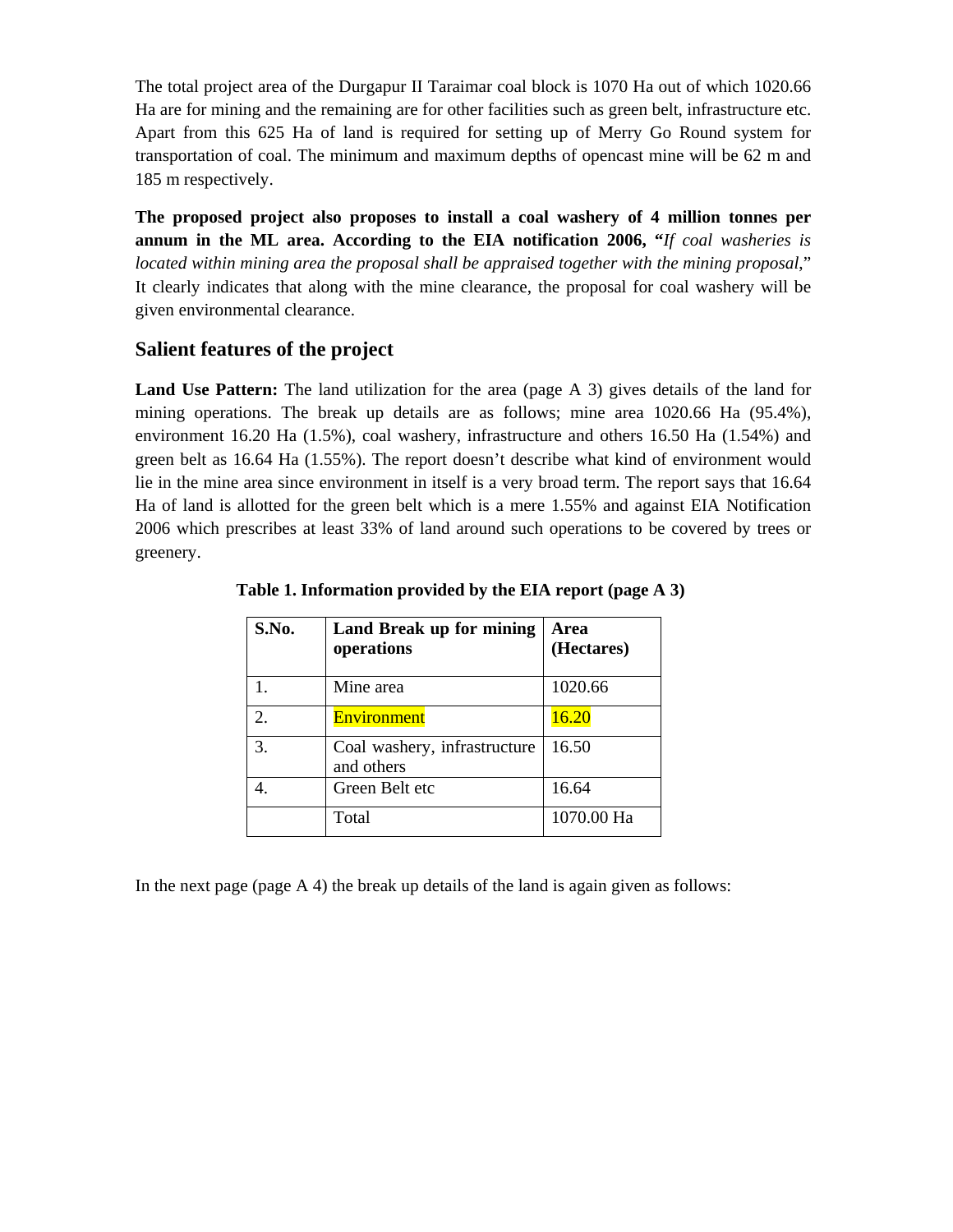| S.No. | Land Break up for mining<br>operations                                    | Area<br>(Hectares) |
|-------|---------------------------------------------------------------------------|--------------------|
| 1.    | Mine area                                                                 | 1020.66            |
| 2.    | Embankment, Safety zone<br>against Mand river                             | 16.20              |
| 3.    | For the mine inclines, shaft,<br>washery, service buildings,<br>roads etc | 16.50              |
|       | Green Belt                                                                | 16.64              |
|       | Total                                                                     | 1070.00 Ha         |

**Table 2. Information provided in the EIA report (page A 4)** 

Thus the term environment is replaced here by embankment and safety zone against Mand River which does not constitutes a part of the environment indicating laxity in the preparation of the report.

In the next page (page A-4) of the report is given the land acquisition pattern of the site. The present status of acquisition is private land 600.179 Ha (56.09%), government land 104.765 Ha (9.79%), Chhota Jharke Jungle 56.922 Ha and Bade Jharke Jungle as 308.134 Ha (total forest land - 34.11%). The impact of the mining activity on the agricultural land, government land and forest areas have not been quantified. It is also not given in the report that how much of the forest and agricultural land would be diverted for the mining operations.

No attempt has been made to give the estimated population of the core area. The buffer zone of the proposed area covers 10 km radius from the periphery of the mine block and consists of 30 villages from 2 tehsils namely Udaipur and Dharamjaigarh in Raigarh district. There are around 8916 households in the buffer zone and the total population is 41,484 (as per 2001 census). The buffer zone is majorly a rural area and no effort has been made to assess the impacts of the mining activity on the population in the buffer zone (page 3-5 and 3-6). There are around ten reserved forests and ten water bodies (see para 3.1.1. in page 3-3 and 3-4) in the buffer zone which would have obvious impacts of the mining activity but EIA has failed to quantify these impacts.

**Impact on Topsoil:** The EIA report discusses very superficially about the management of topsoil (page 4-42) which is one of the most prominent issues to be addressed in such an activity. The topsoil takes millions of years to form and ought to be preserved. The report says that the top soil would be extracted and stored separately, prior to excavation by using dozer and front end loader. It will be then spread over dumps for the purpose of reclamation of wasted land. There is no information as to how the top soil would be extracted and what would be the mode of storage. There is also no data on the quantity of the topsoil that would be removed from the mining site. According to CSE estimate if 1020 Ha of land is used for mining and the thickness of topsoil is 0.5m then topsoil generated would be around 5.1 million cu. m. which indicates a substantial removal of one of the most precious resource.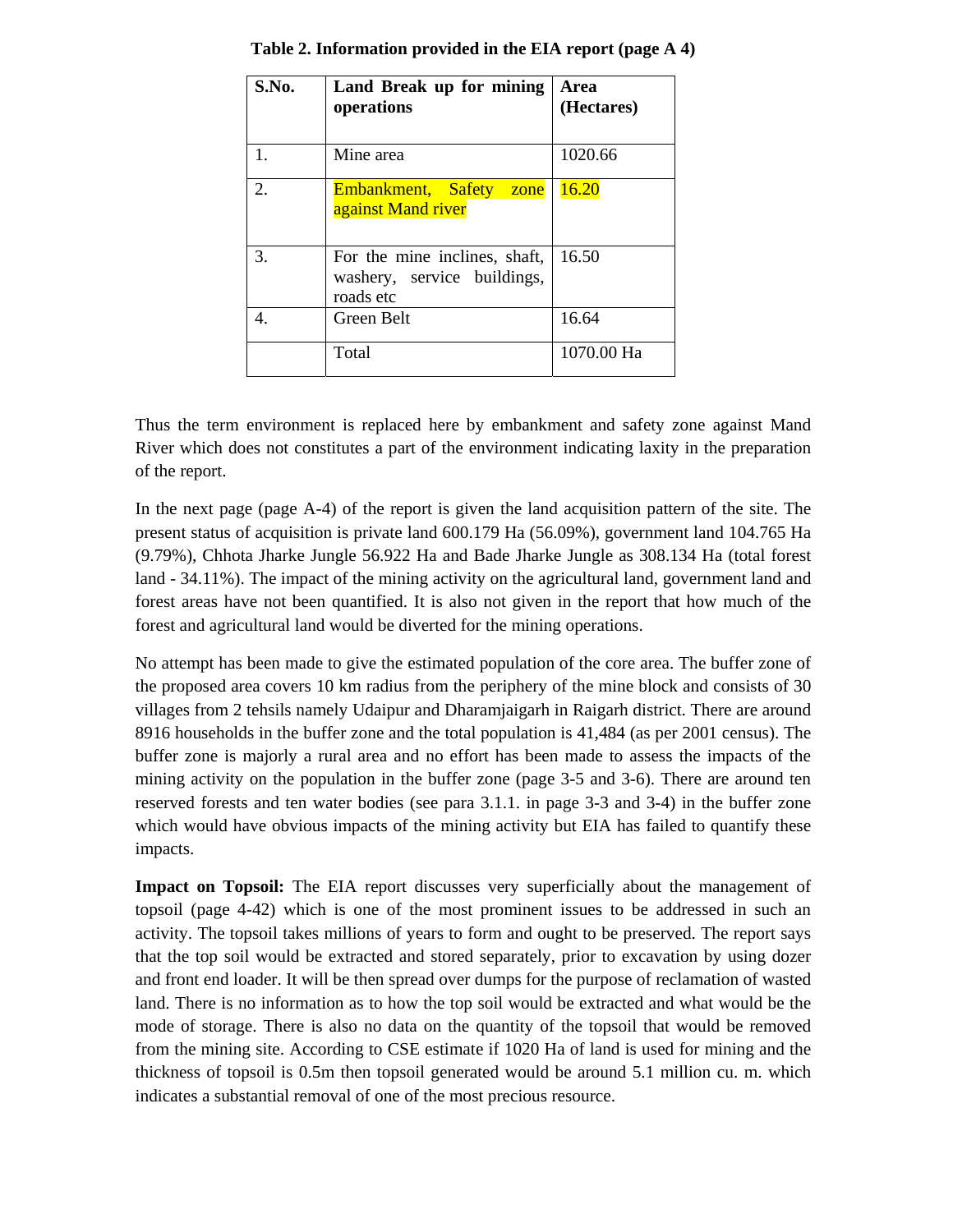**Impact on Mand River:** The mine lease is a part of the catchment area of the Mand River hence river siltation will be the biggest threat anticipated. The EIA report is completely silent on the issues of siltation and the impact of loss of drainage system. Reduction in the River flow can also be anticipated due to increase in depth of open cast mine and reduction in the catchment areas by mining activity.

**Impact on the groundwater resources:** The water requirement given in the report gives details of water usage in the mine lease area. The total water requirement is given as 1040 m3/day. It gives water usages in areas like water sprinkling, fire fighting, green belt, coal washery and drinking & domestic use (page A 8). It also says that about 9 m3/day of water is required in water shop but gives no details as to what would be its usage in it. **The report specifies that around 4700 m3/day of water has to be pumped out to cope with mine seepage**. This water would be used for the industrial requirement which amounts to 1040 m3/day including the drinking water which will be extracted from the bore wells. EIA fails to give how it arrived at this figure of 4700m3/day and what treatment methods they'll employ to treat this water. The quantity of seepage water is very high and the report says that that the water remaining after use would be discharged in the Mand River which is not a good practice to follow. Also the huge quantity of seepage water would exert a pressure on the existing groundwater regime. The report says that ground water extraction is negligible and there would be no impact on water potential however the mine seepage also accounts for ground water and it is substantially high in the region (page A 9).

**Impact on Biodiversity:** Impact on biodiversity is poorly presented in the EIA. Although large tracts of land in the mining site are covered by forests there is no information on the impacts of mining activity on the forests and flora and fauna. The report just gives a list of flora and fauna found in the area without quantifying the impacts on the same. It says that there are no migratory corridors, ecologically sensitive areas within 15 km of the study area (page 3-4). However a **study by R.K.Singh (2002) 'A Rapid Assessment of the Human Elephant Conflict in Chattisgarh' indicates that conflicts between human and elephants have been observed in areas like Dharamjaigarh (which lies in the buffer zone i.e. within 10 Km of the mining site)**. Thus EIA has loosely stated that no migratory corridors and sensitive areas are found within 15 km of the project site (page 3-4)

Apart from the core area which constitutes of around 34% of area under forests the buffer zone also constitutes about 44% of the forests which would certainly be impacted by the mining activity.

**Misleading Information:** The TOR for the coal washery in the EIA report discusses about the latest state of the art technology to maintain the ash content of the coal to 40% but does not provide any information about the technology that the company would use for the purpose. The washery claims to achieve zero discharge but does not explain how it will achieve it. The total water requirement of the washery (440m3) is said to be achieved by mine seepage water (page 11-8).

Around 967.28MM3 of solid waste generated from the open cast mining, 38.32MM3 generated in the initial years is said to be dumped externally and rehandled into the mine void later. There are no details as to how it would be stored. Also during the duration of its storage it would impact the air quality by wind erosion and it is also anticipated that the river Mand lying in the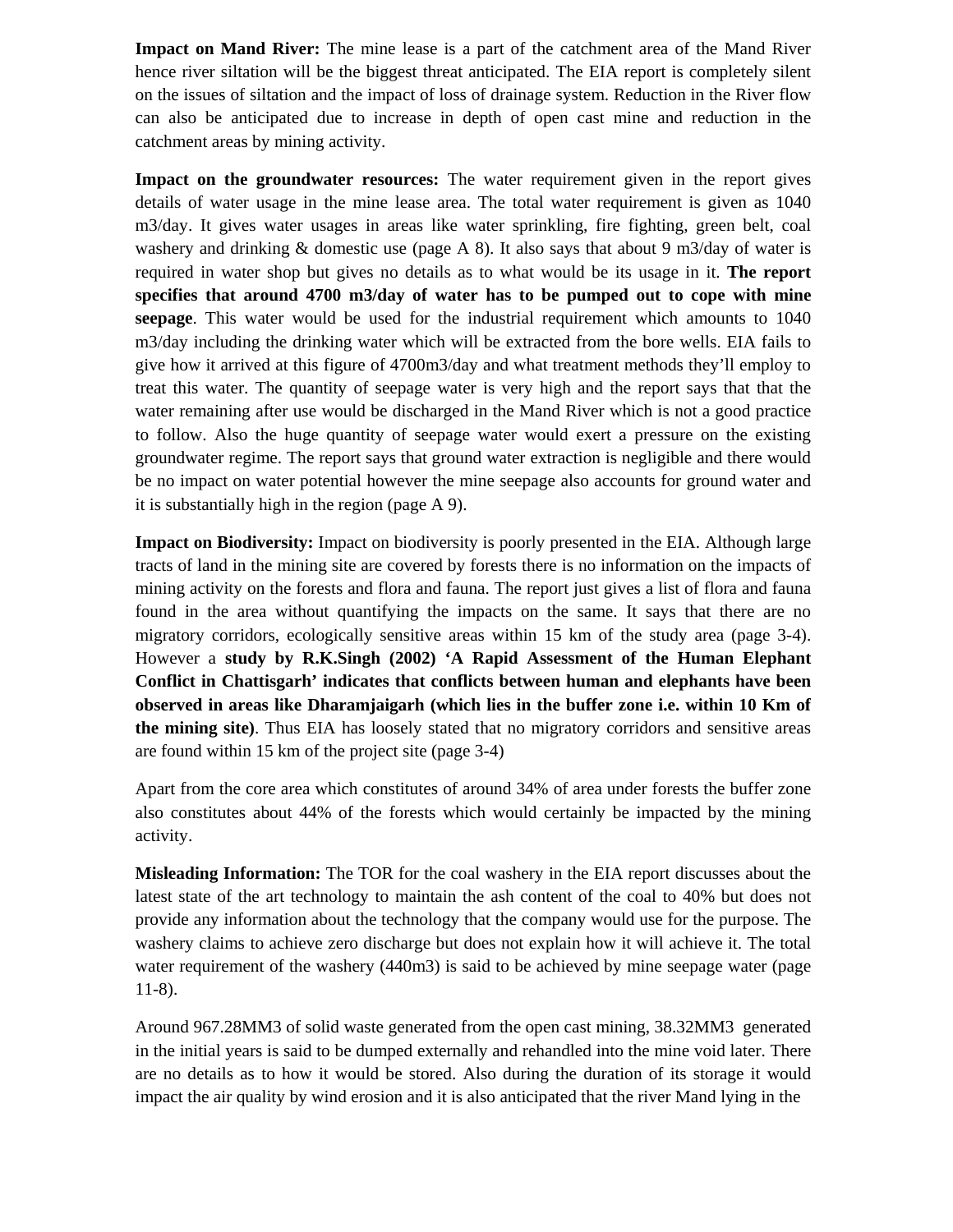catchment would get affected by the overburden dump in case of rainfall which EIA has not quantified. There are no details on the vehicles used for rehandling the solid waste; the cost of dumping is also not enumerated in the EIA report.

The stripping ratio for the mining activity is also high to the tune of 1:13.79 (tonnes: cubic metre) (page 2-9) indicating a huge generation of solid waste in the mining activities.

In the section talking about underground mining it is said that subsidence would be observed however in the Bord and Pillar form of mining subsidence is not observed (subsidence is more pronounced in long wall mining). It is said that for filling of surface blocks formed due to subsidence adequate filling material would be used. No information is provided on the quantity and the type of filler materials. No details are also given about the aquifers present in the underground mining area. Information is also not provided about the depth of these aquifers, the quantity of seepage water from underground mining, characteristics of the seepage water from underground mining and measures to handle this water. Thus EIA fails in this aspect.

Page number 2-26 of the EIA report says that the drain and rinsed clean coal shall be fed through a set of conveyors to a washed coal storage bunker and proportionately blended with the unwashed fines and the unwashed seam IX coal. However there is no mention of seam IX in the mining schemes discussed above. A table given on the page no. 2-8 gives a distribution of reserves seam wise and grade wise. The table list only five seams namely II, III, IV, V and VA There is another error in the same paragraph which says that the blended coal shall be transported through a series of belt conveyors to a ring granulator for crushing to 20mm size and then conveyed through a pipe conveyor to the power plant. Earlier in the article the report mentioned that the coal from the mines would be transported to the power plant through a Merry Go Round system since the power plant is nearly 78 km away from the mine area. Thus above two indicates a **cut and paste job** on the part of consultants.

For the transportation of coal from the mines to the power plant the company has envisaged to employ a Merry Go Round (MGR) system. The report says till the commissioning of MGR the transportation to the power plant would be carried out by road. It is not given in the report when the proposed system will get initiated and how long the transportation by road would take place. The land required for the MGR system is said to be 625 Ha out of which major portion of the land is forest (including both protected and general forest land). The impacts of the transportation system on the forest and private land are not discussed in the report. (page 4-21). It is obvious that the transportation of coal by road would enhance the particulate emissions and affect the ambient air quality. Also road transportation would exert a pressure on the existing traffic of the region. These issues have not been discussed in the EIA.

Another discrepancy in the project can be found in the distribution of land pattern of the buffer zone. In page no. 3-46 the total buffer zone area is divided as follows:-